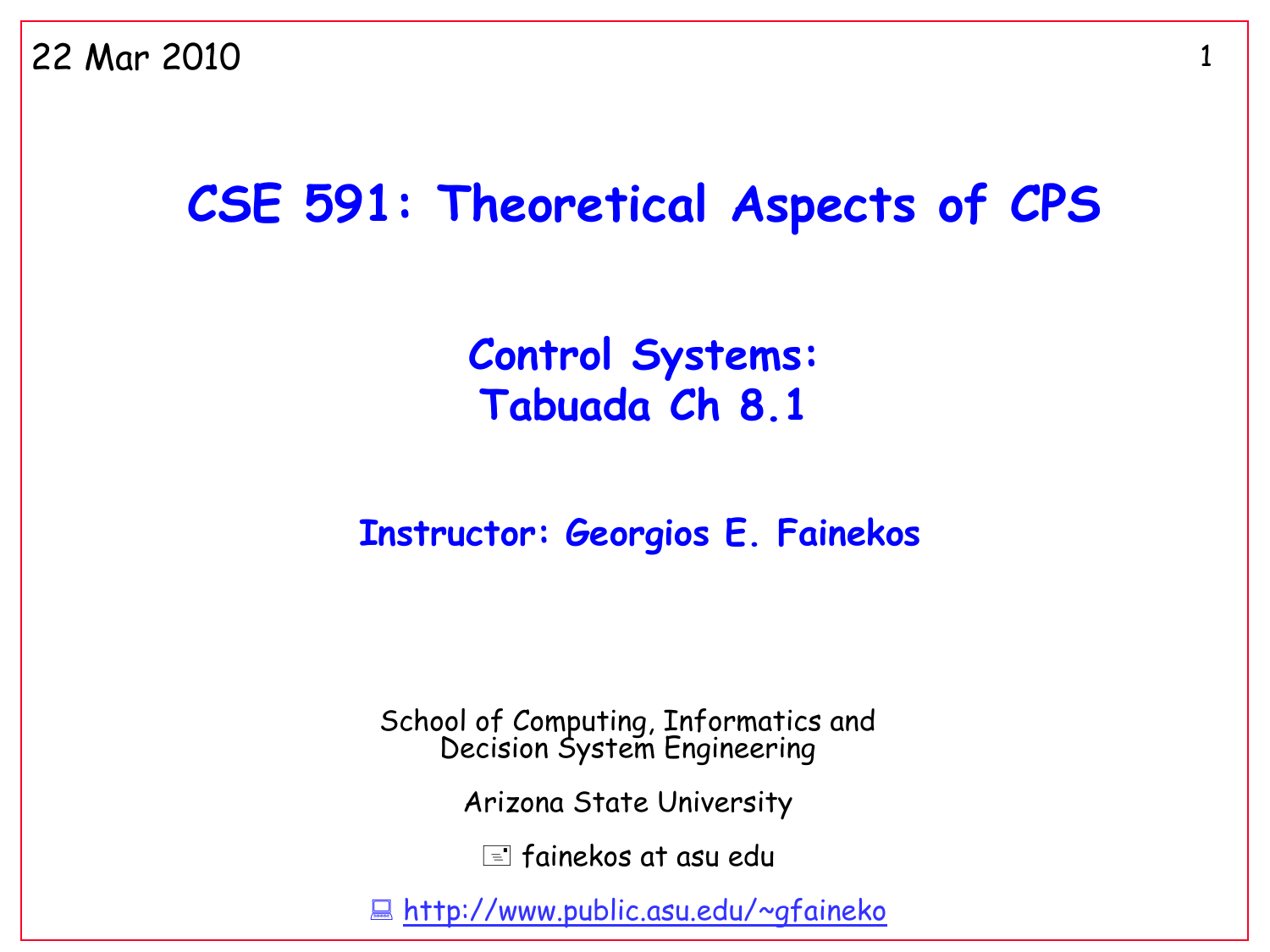# Results of Survey

- Textbook
	- The notation is challenging
	- Not enough examples
- More high level lectures
- Homeworks
	- Challenging, long and time consuming
- Practical applications and review of literature
- What is specific to CPS?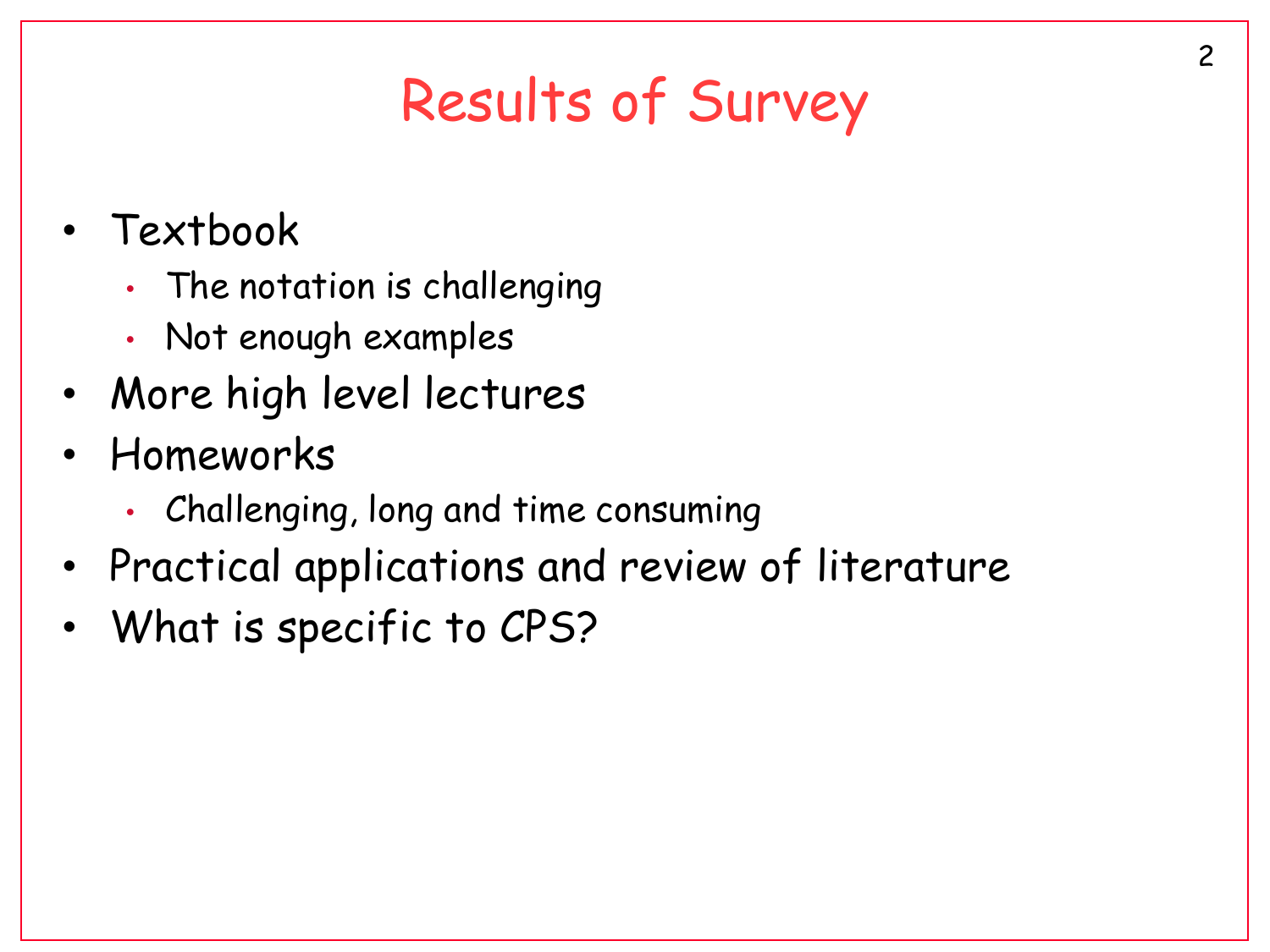

3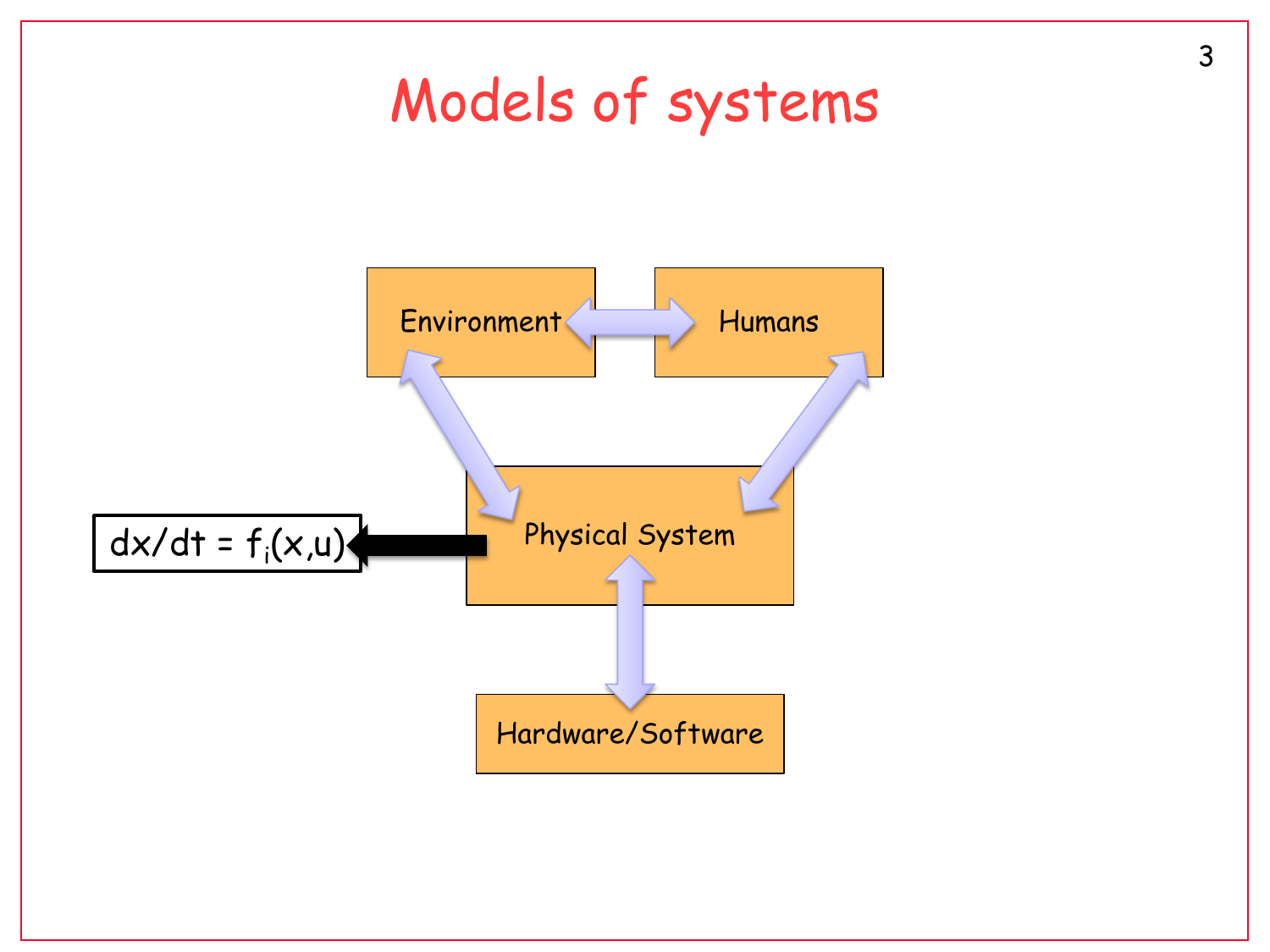#### Models of systems

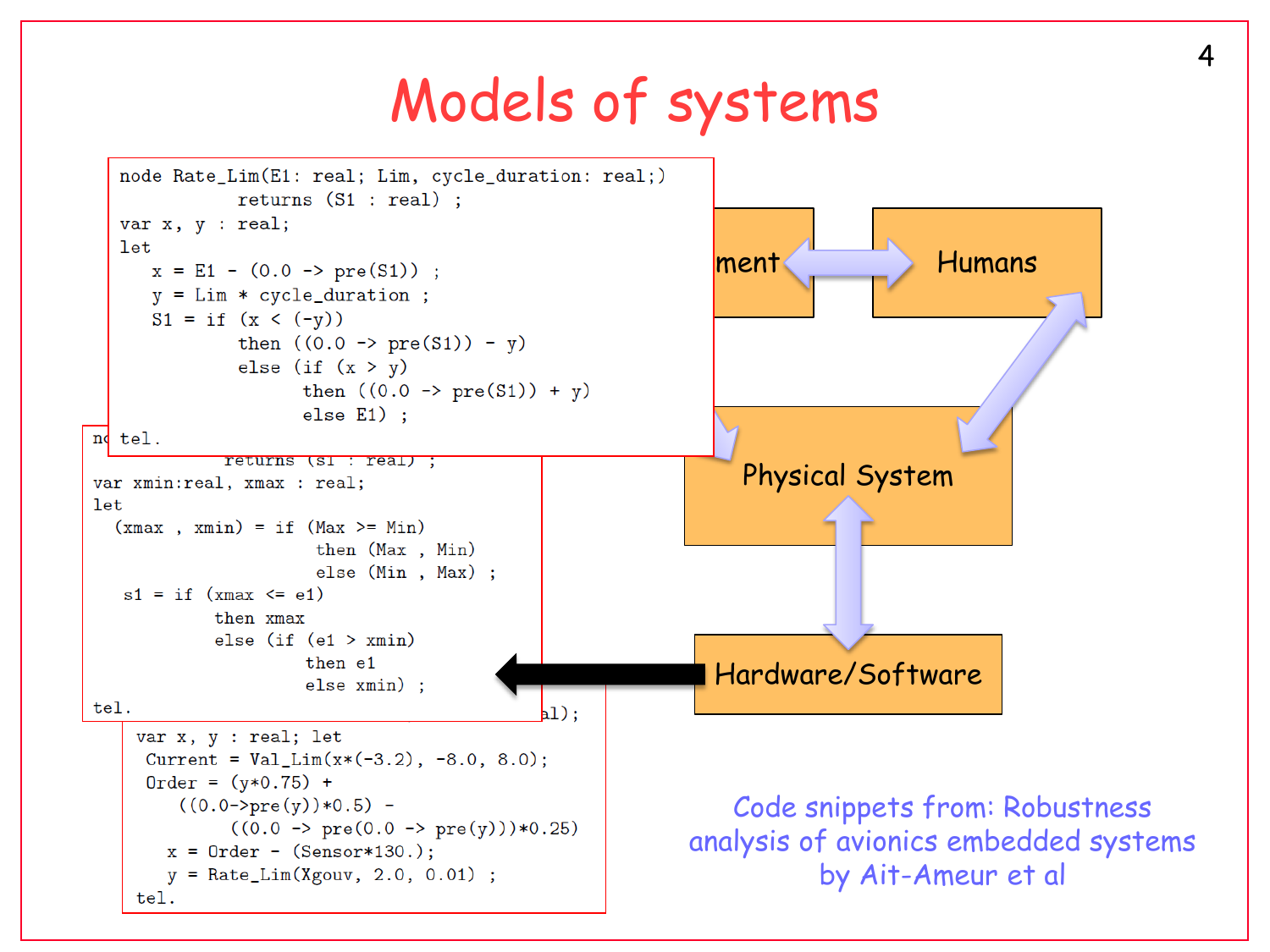

So far we have seen the limitations and the success stories on the verification of ideal models!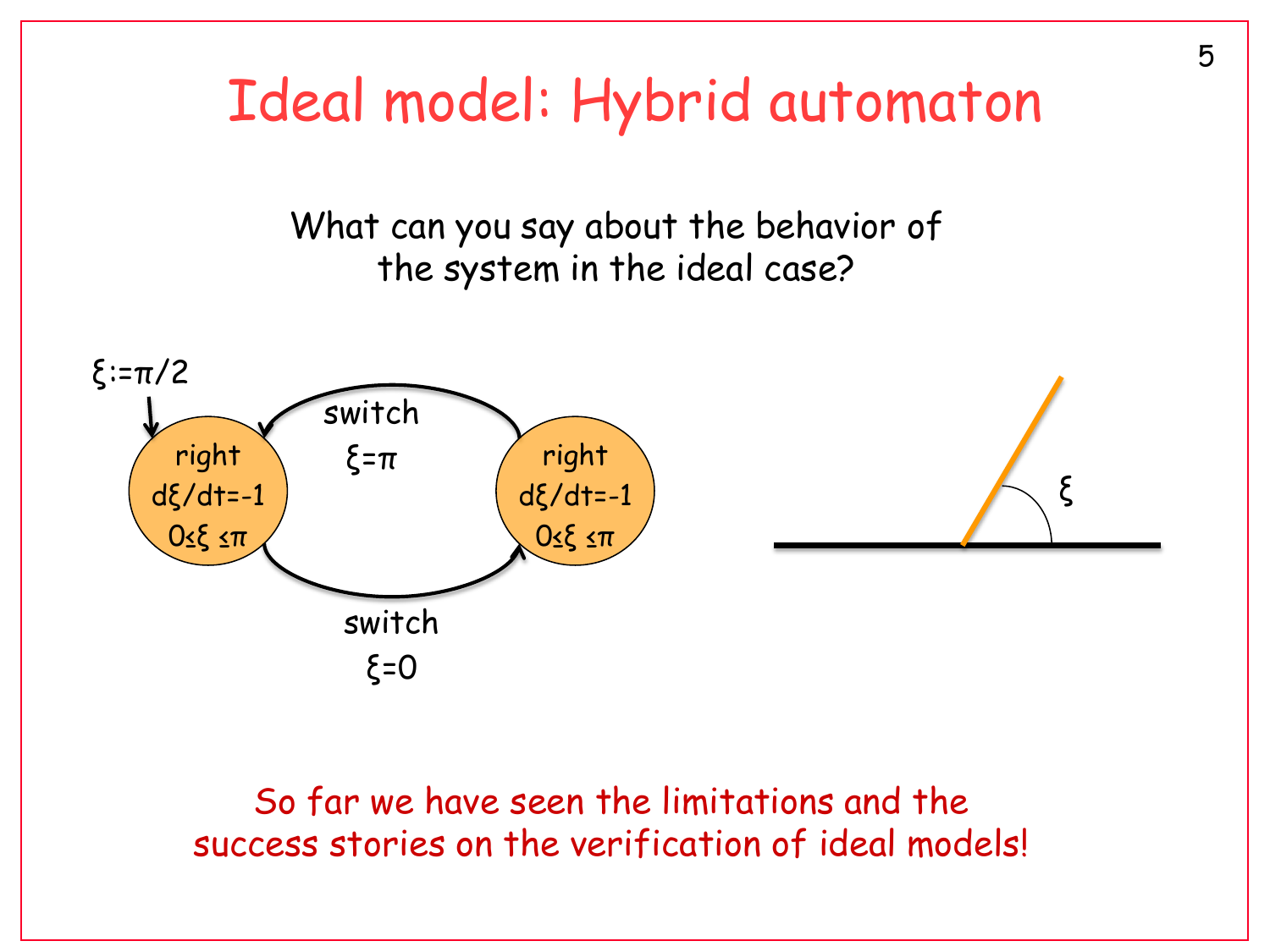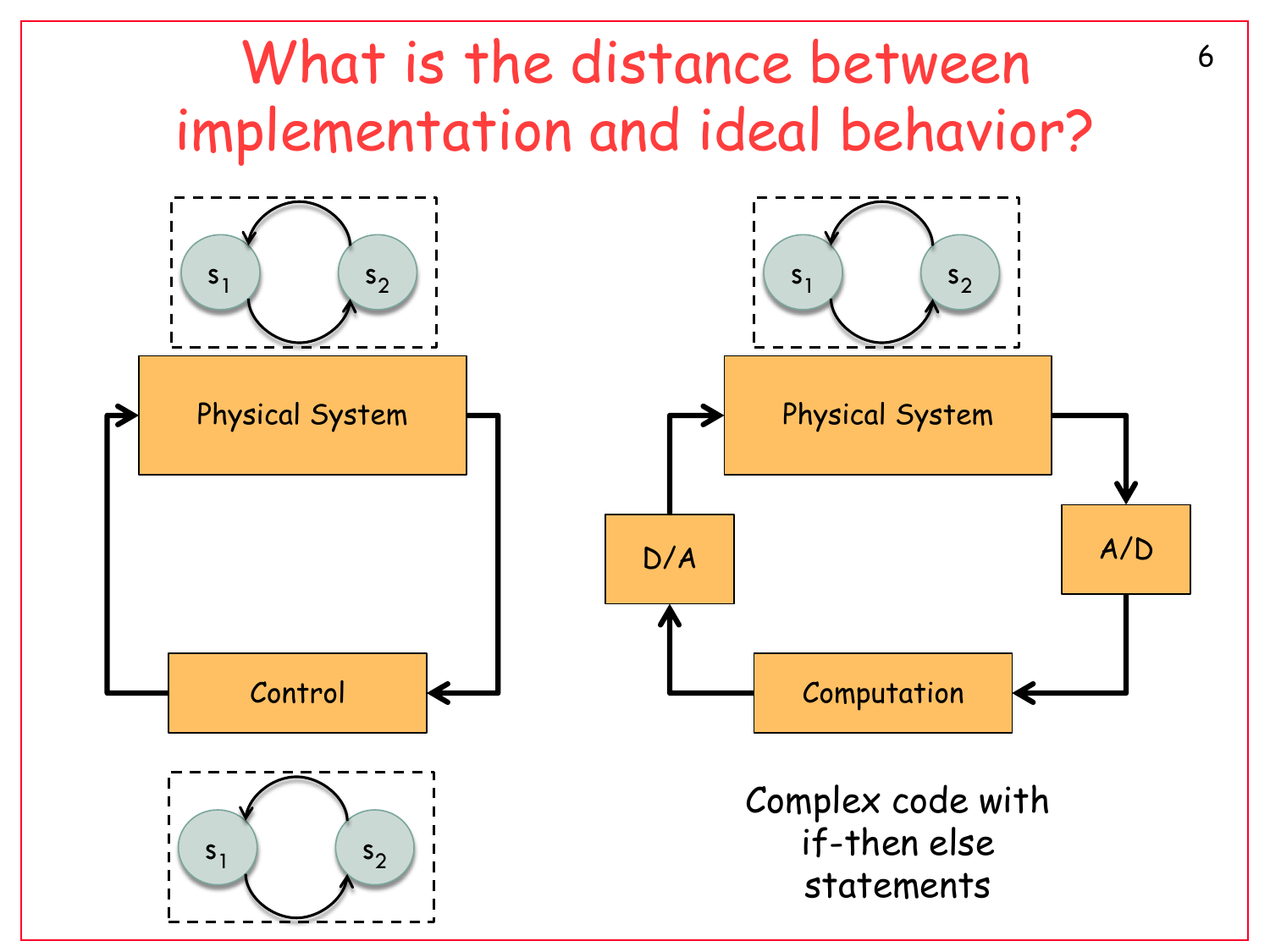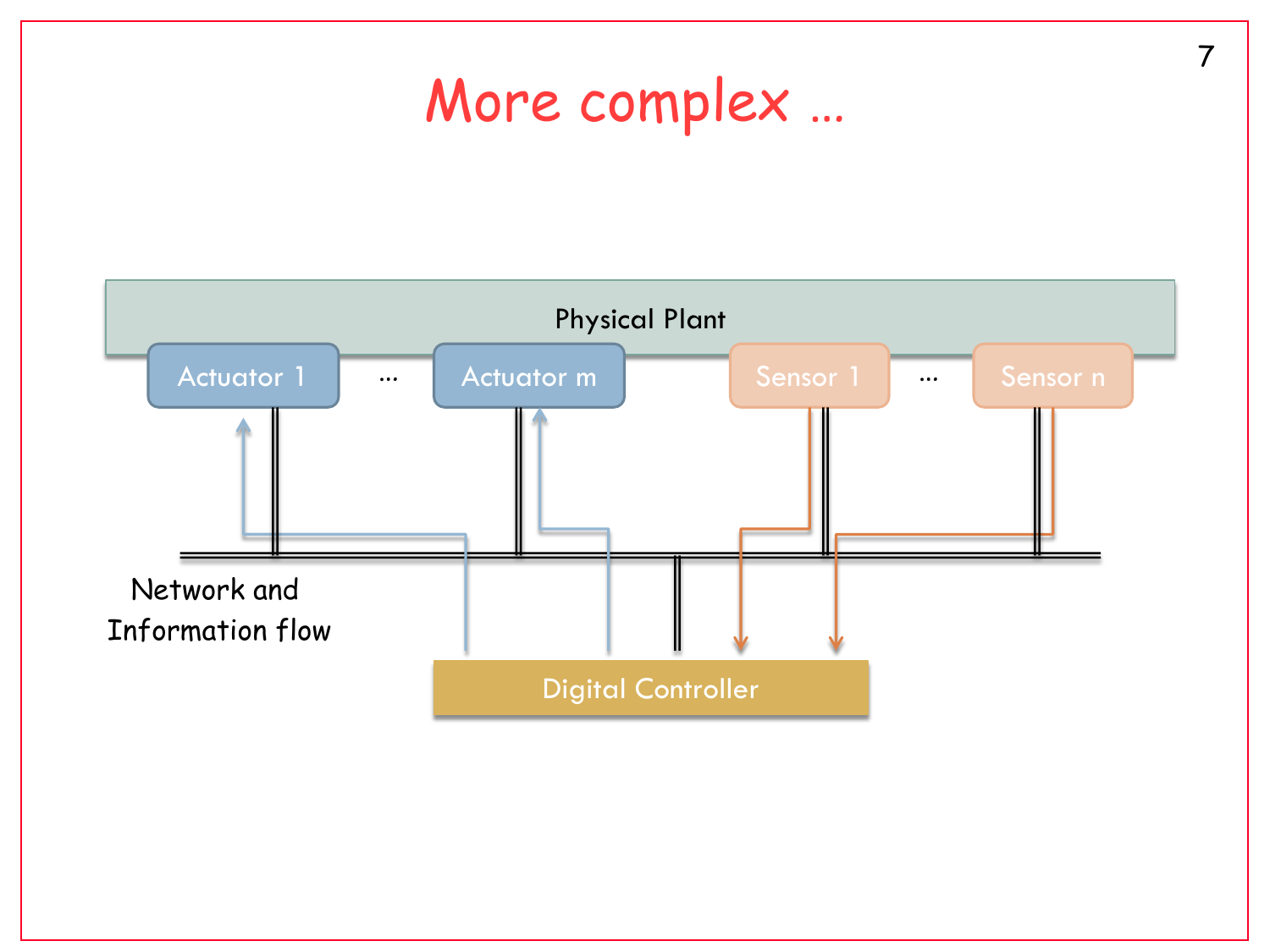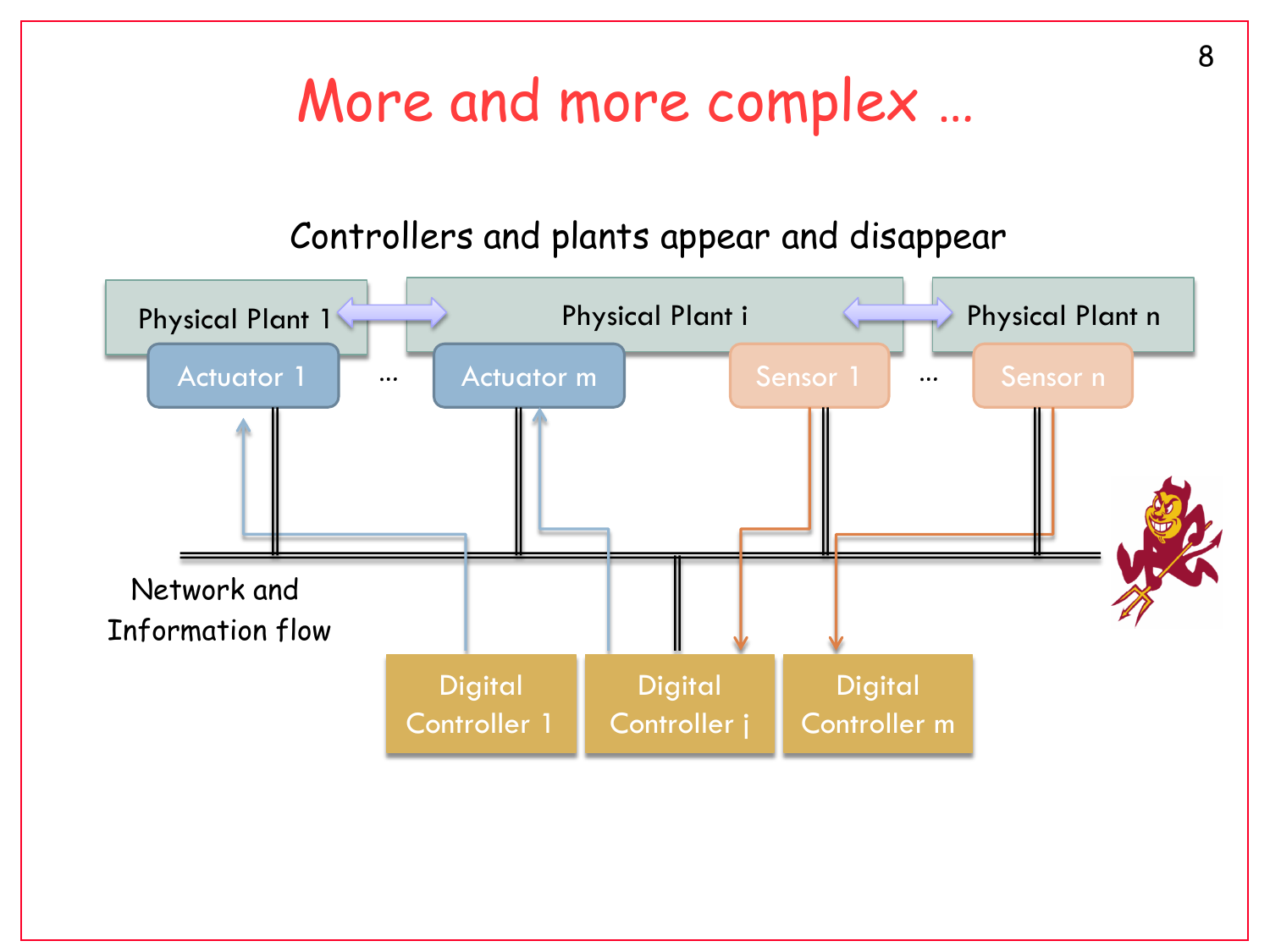## Hybrid behavior arises in

#### Hybrid dynamics

- Hybrid model is a simplification of a larger nonlinear model
- Some phenomena in nature can only be modeled with hybrid models

#### Quantized control of continuous systems

- Input and observation sets are finite
- Logic based switching
	- Software is designed to supervise various dynamics/controllers
- Partial synchronization of many continuous systems
	- Resource allocation for competing multi-agent systems
- Hybrid specifications of continuous systems
	- Plant is continuous, but specification is discrete or hybrid...

And many more …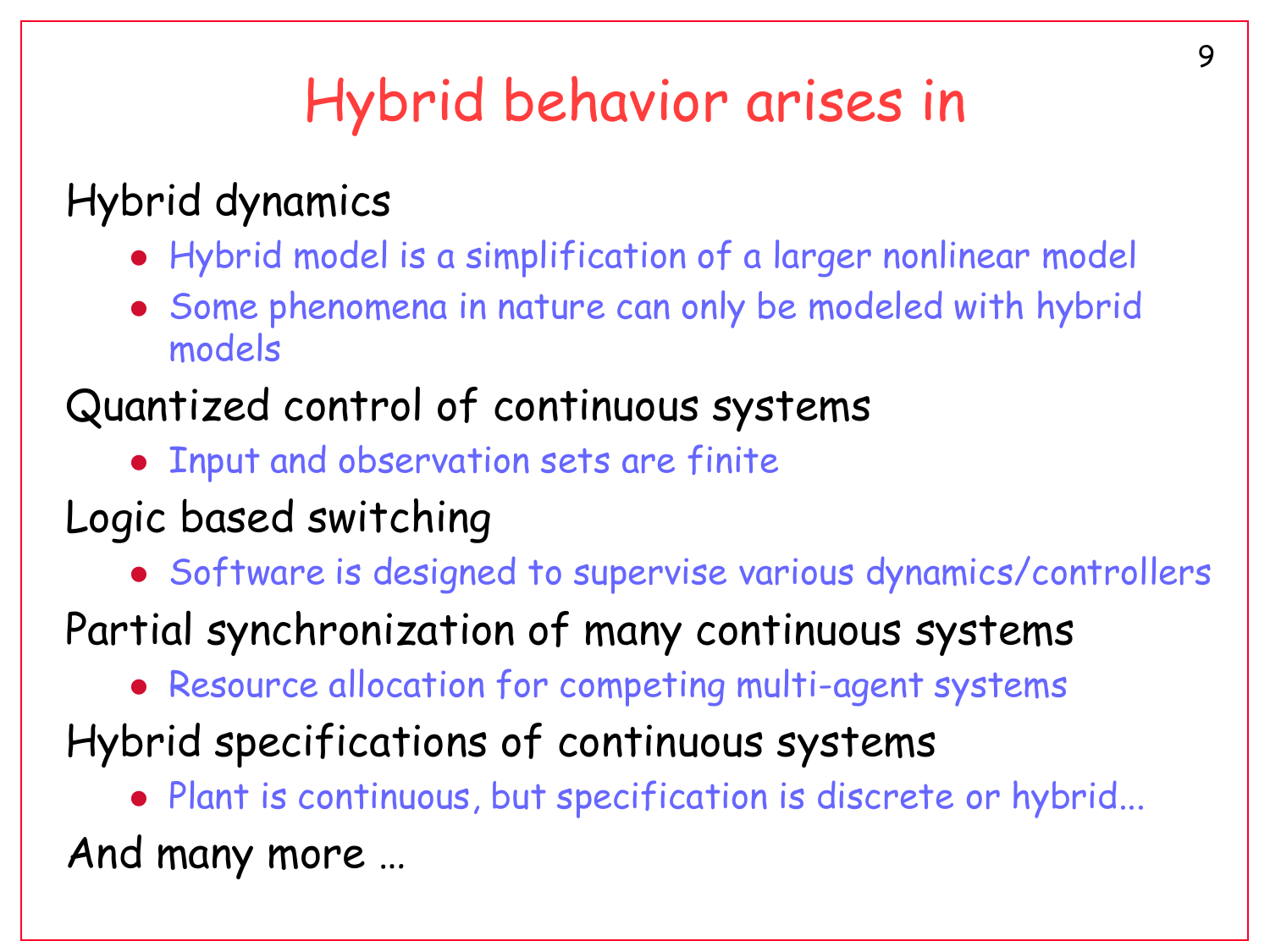### Research Issues

Modeling Issues

Well posedness, robustness, zenoness

Analysis

 Stability issues, qualitative theory, parametric analysis Verification

• Algorithmic methods that verify system performance

Controller Synthesis

 Algorithmic methods that design hybrid controllers Simulation

Mixed signal simulation, event detection, modularity

Code generation

**• From hybrid models to embedded code** 

Complexity

Compositionality and hierarchies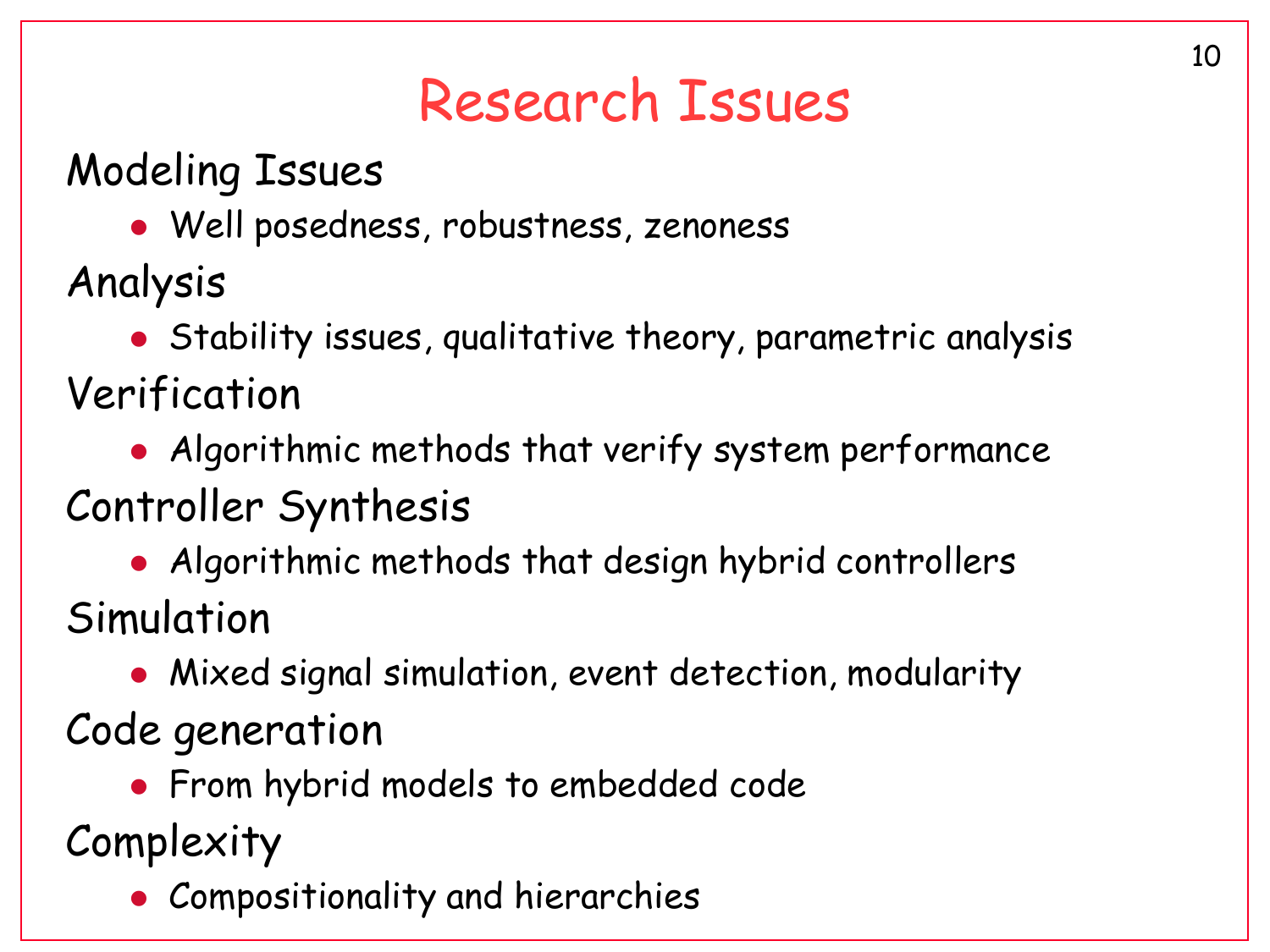### Back to homework

- HW0
	- State spaces
- HW1
	- Partial orders, monotonicity and continuity
	- Homework problem is not arbitrary: used in language theory
	- Applications of partial-orders and lattices in hybrid systems:
		- Interesting applications on vehicle collision avoidance by [Domitilla](http://www.eecs.umich.edu/~ddv/)  [Del Vecchio](http://www.eecs.umich.edu/~ddv/)
		- See [tutorial paper](http://www.public.asu.edu/~gfaineko/pub/cdc07.pdf) in CDC 07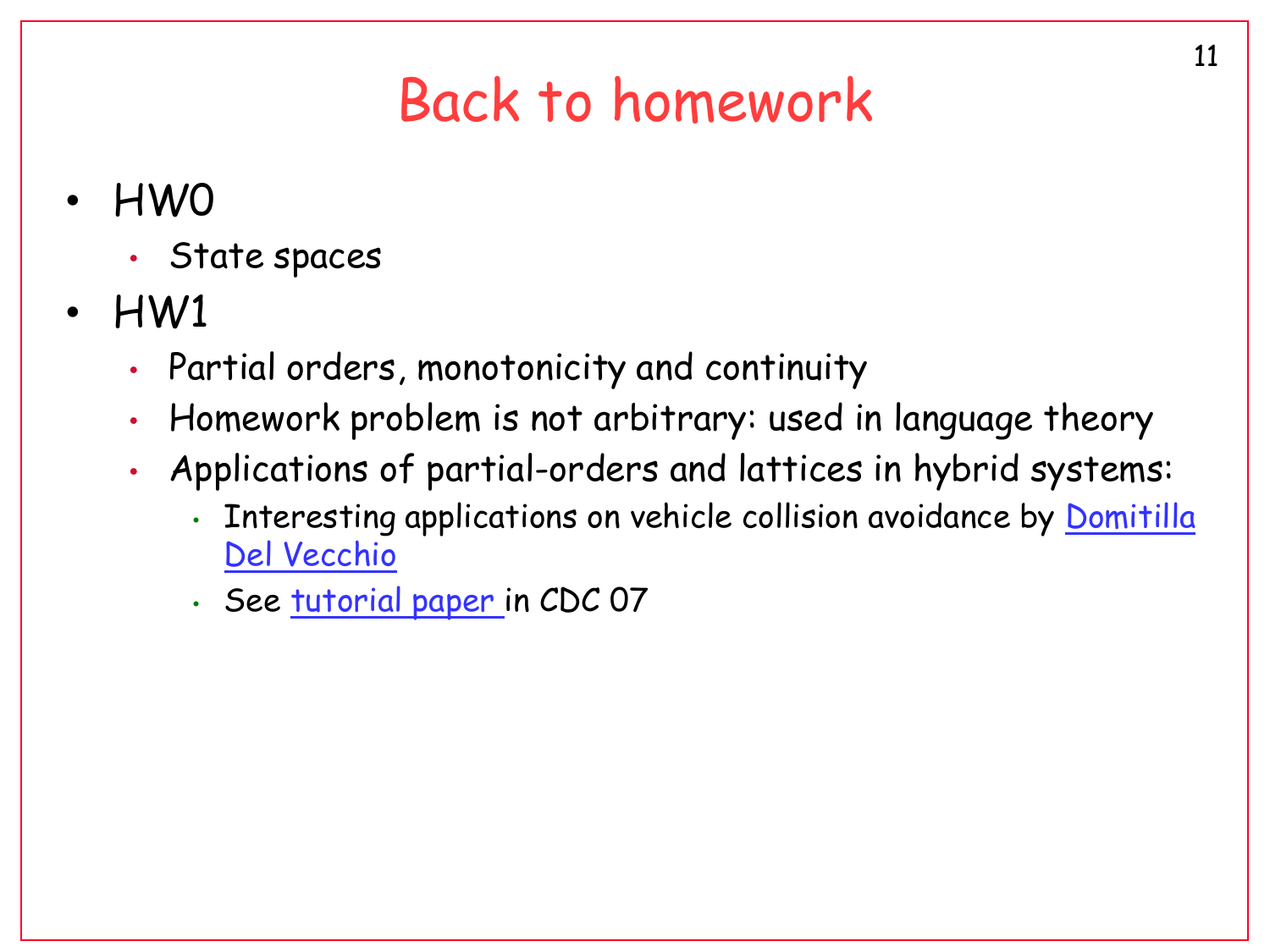# <sup>12</sup> Control

• Can we find a controller  $\mathsf{S}_{\mathsf{c}}$  such that  $\mathsf{S}_{\mathsf{c}}\mathsf{x}_{\mathtt{I}}\mathsf{S}_{\mathsf{a}}\!\!\preceq\!\!\mathsf{S}_{\mathsf{b}}$ 

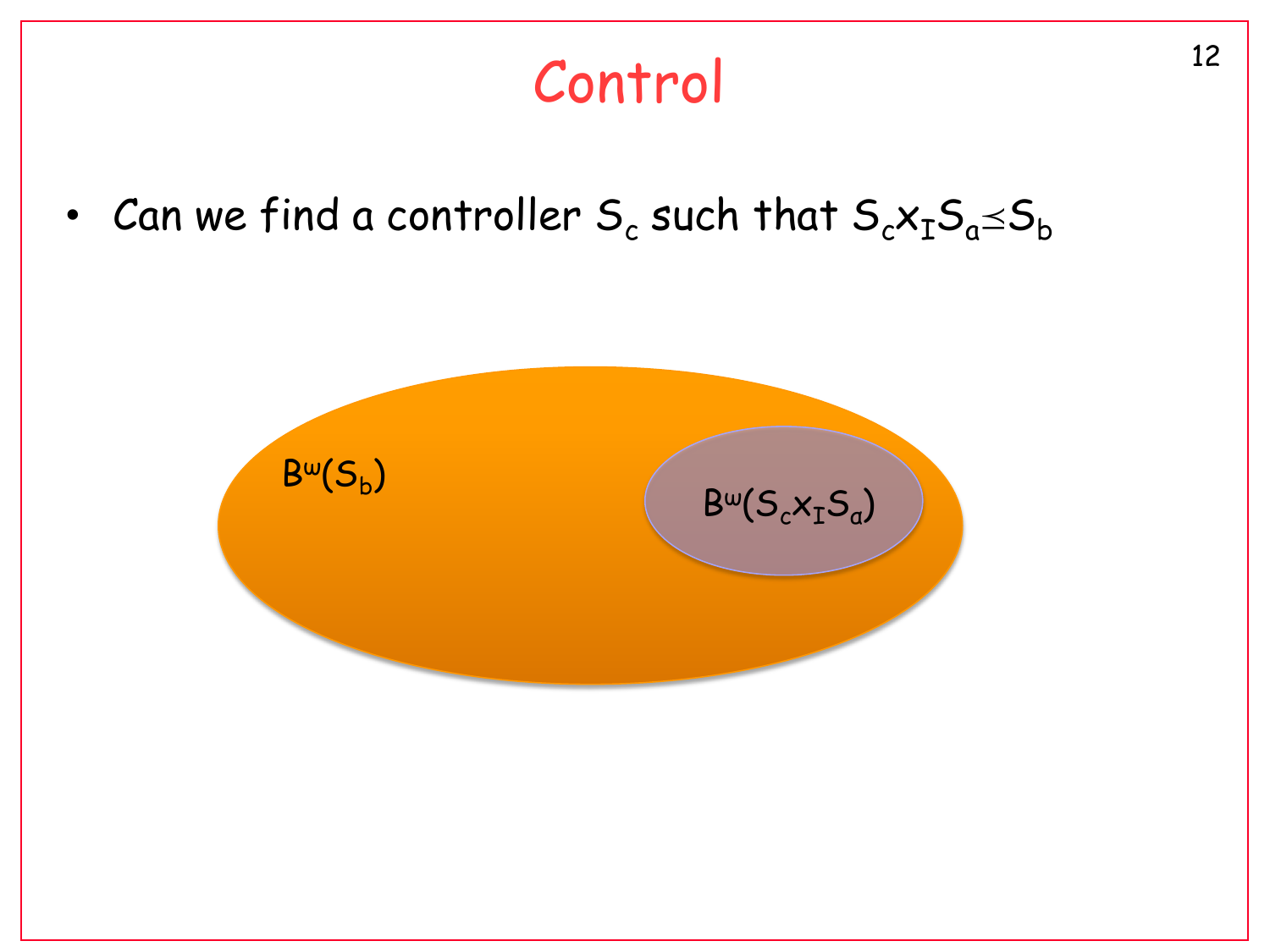#### Discrete-Time Control Systems

- $\Sigma = (\mathbb{R}^n, \mathbb{R}^m, f)$ 
	- $\mathbb{R}^n$  State space
	- $\mathbb{R}^m$  Input space
	- $f: \mathbb{R}^n \times \mathbb{R}^m \to \mathbb{R}^n$  smooth map
- If Q is an equivalence on  $\mathbb{R}^n$ , then the system  $\mathsf{S}_{\mathsf{Q}}(\mathsf{\Sigma})$ associated with  $\Sigma$  and  $\Omega$  is
	- $\cdot$   $X = \mathbb{R}^n$
	- $\cdot$   $U = \mathbb{R}^m$
	- $\mathbf{x} \rightarrow \mathbf{x}'$  if  $\mathbf{x}' = \mathsf{f}(\mathbf{x},\mathsf{u})$ **u**  $\mathsf{x} \xrightarrow[]{} \mathsf{x}$
	- $\cdot$   $\cdot$   $\cdot$   $\times$  /Q
	- $H = \pi_Q$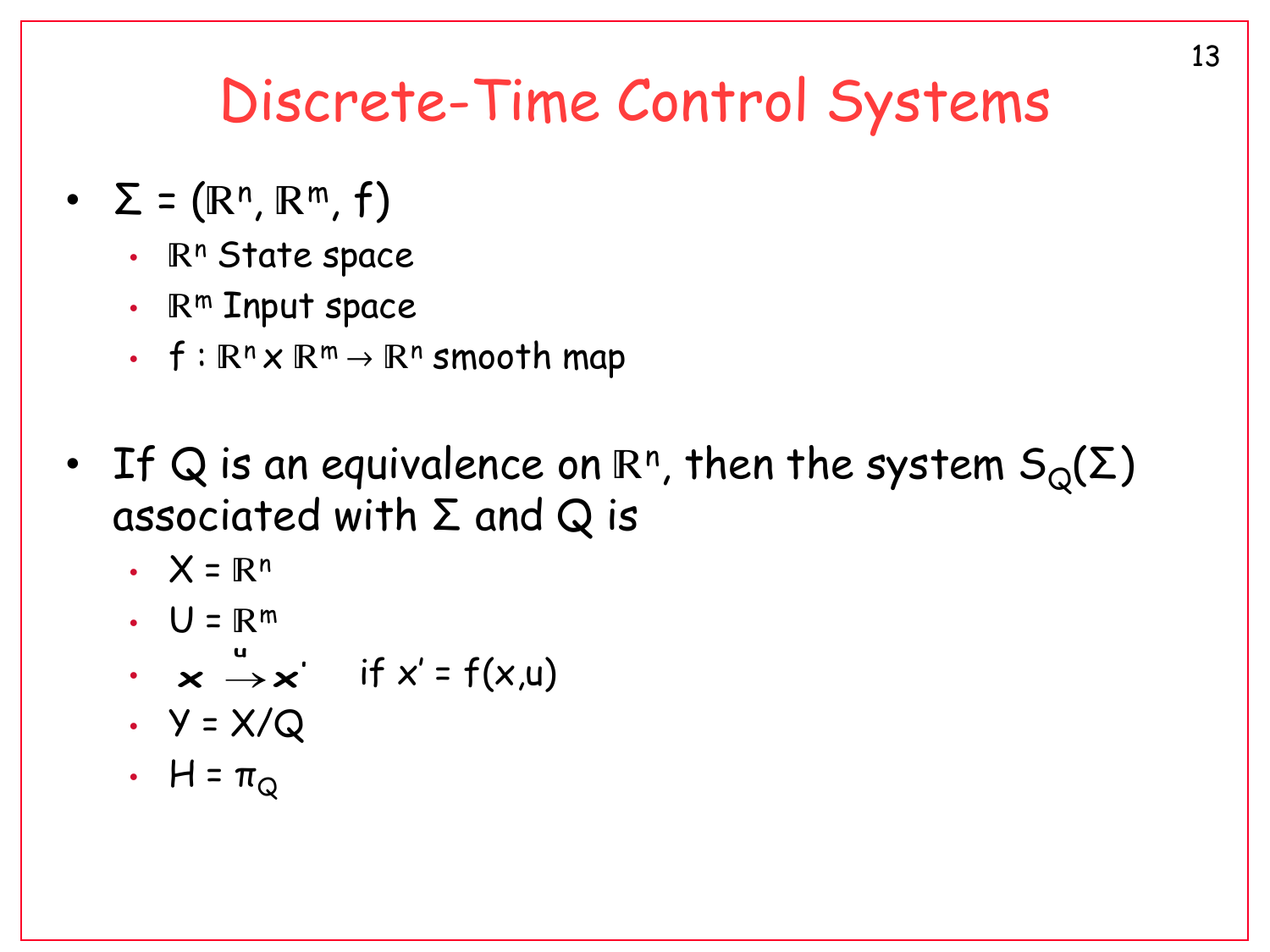#### Discrete-time Controllability

• A discrete time system  $\Sigma$  is controllable if for any two states x, x' there exists a finite internal behavior of  $S_{\Omega}(\Sigma)$ 

$$
\mathbf{x} \stackrel{\mathbf{u}_0}{\longrightarrow} \mathbf{x}_1 \stackrel{\mathbf{u}_1}{\longrightarrow} \mathbf{x}_2 \stackrel{\mathbf{u}_2}{\longrightarrow} \dots \stackrel{\mathbf{u}_{k-1}}{\longrightarrow} \mathbf{x}^{'}
$$

- Linear system  $\Sigma$  = ( $\mathbb{R}^n$ ,  $\mathbb{R}^m$ , f) if  $f(x,u)$  = Ax + Bu
- Theorem: A discrete-time linear system  $\Sigma$ = $(\mathbb{R}^n, \mathbb{R}^m, A, B)$ is controllable iff rank  $C = n$  where C is the controllability matrix:
- $C = [B | AB | A^2B | ... | A^{n-1}B]$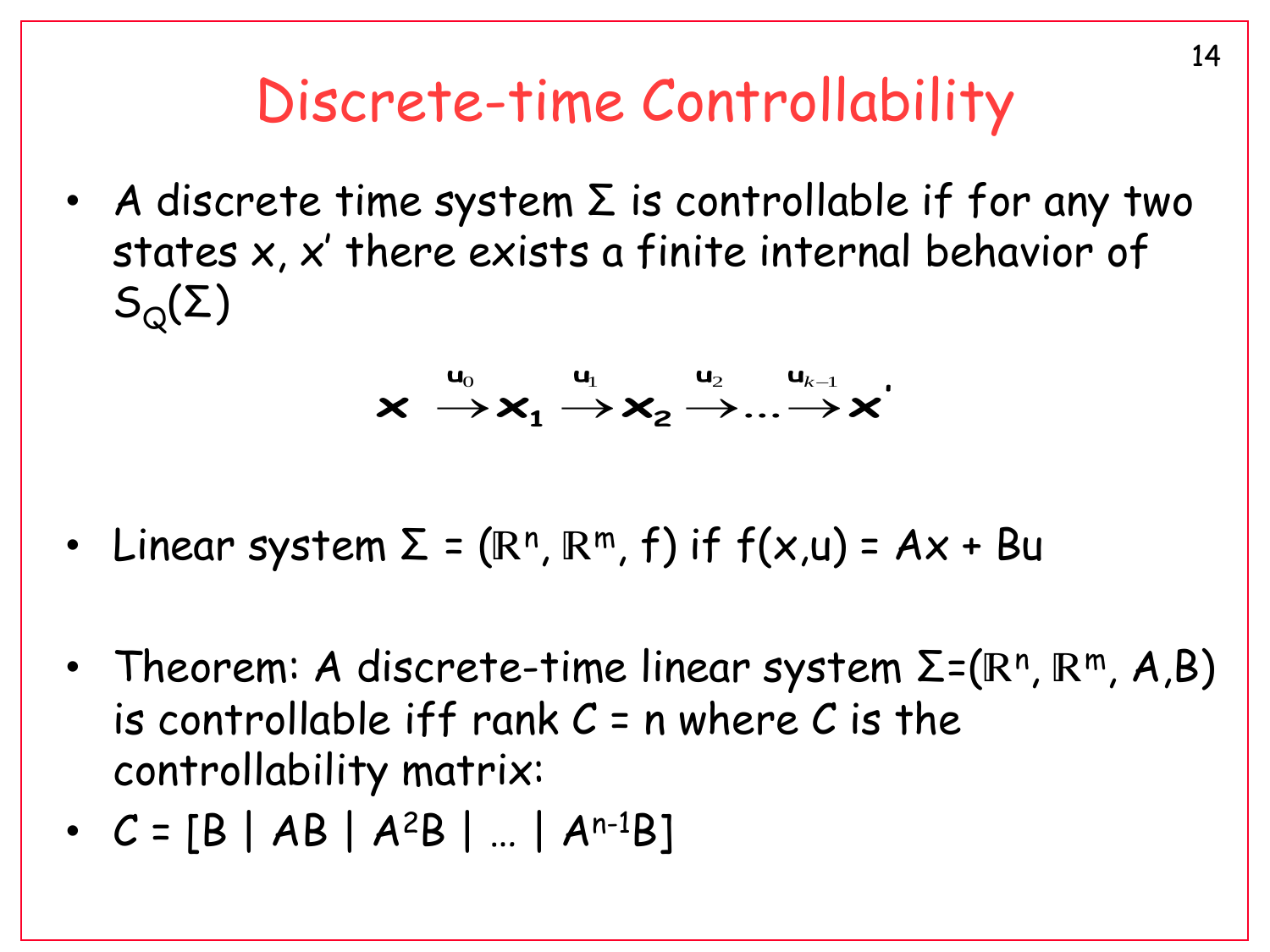#### Continuous-Time Control Systems

- $\Sigma = (\mathbb{R}^n, \cup, f)$ 
	- $\cdot$   $\mathbb{R}^n$  is the state space
	- $\cdot$  U is a family of piecewise continuous functions that map to  $\mathbb{R}^m$
	- $f : \mathbb{R}^n \times \mathbb{R}^m \to \mathbb{R}^n$  is a smooth map
- A trajectory  $\xi$  is a solution of  $\Sigma$  if there exists  $u\in U$ such that  $d\xi/dt = f(\xi, u)$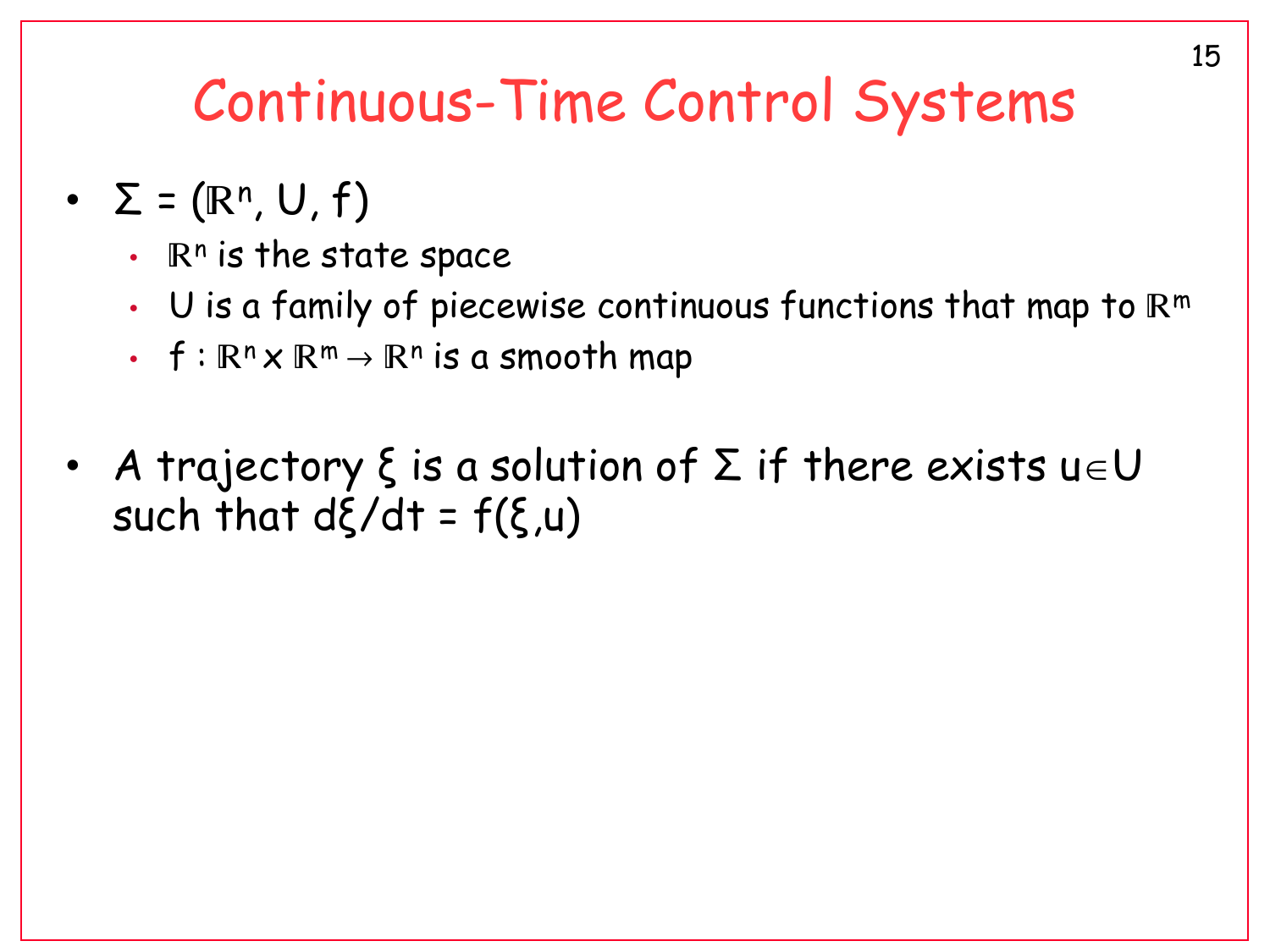## Continuous-Time Control Systems

- If Q is an equivalence on  $\mathbb{R}^n$ , then the system  $\mathsf{S}_{\mathsf{Q}}(\mathsf{\Sigma})$ associated with  $\Sigma$  and  $Q$  is
	- $\cdot$   $X = \mathbb{R}^n$
	- $\bigcup$
	- $\boldsymbol{\cdot}\ \ \boldsymbol{\times}\ \boldsymbol{\rightarrow}\ \boldsymbol{\times}^\cdot\ \ \ \ \ \ \ \text{if one of the following holds}$ **u**  $\mathsf{x} \xrightarrow[]{} \mathsf{x}$ 
		- 1.  $\pi_{\mathrm{Q}}(\mathsf{x}){\neq}\pi_{\mathrm{Q}}(\mathsf{x}'),$  ξ : [0,τ]  $\rightarrow$   $\mathbb{R}^n$  is a solution satisfying ξ(0)= $\mathsf{x}$  and  $\xi(\tau)=x'$  and there exists  $\epsilon\in[0,\tau]$  such that
			- 1.  $\pi_{\mathbb{Q}}(\xi(t))$ = $\pi_{\mathbb{Q}}(x)$  for  $t \in [0,\varepsilon)$  and  $\pi_{\mathbb{Q}}(\xi(t))$ = $\pi_{\mathbb{Q}}(x')$  for  $t \in [\varepsilon,\tau]$ , or
			- 2.  $\pi_{\mathcal{Q}}(\xi(t))$ = $\pi_{\mathcal{Q}}(x)$  for t $\in[0,\varepsilon]$  and  $\pi_{\mathcal{Q}}(\xi(t))$ = $\pi_{\mathcal{Q}}(x')$  for t $\in(\varepsilon,\tau]$
		- 2.  $\pi_{\rm Q}({\sf x})$ = $\pi_{\rm Q}({\sf x}')$ , and ξ : R+ → Rʰ is a solution satisfying ξ(0)= ${\sf x}$ , ξ(τ)= ${\sf x}'$ and  $\pi_{\mathcal{O}}(\xi(t))$ = $\pi_{\mathcal{O}}(x)$  for all t $\in \mathbb{R}^+$
	- $\cdot$   $\cdot$   $\cdot$   $\times$  /Q
	- $H = \pi_Q$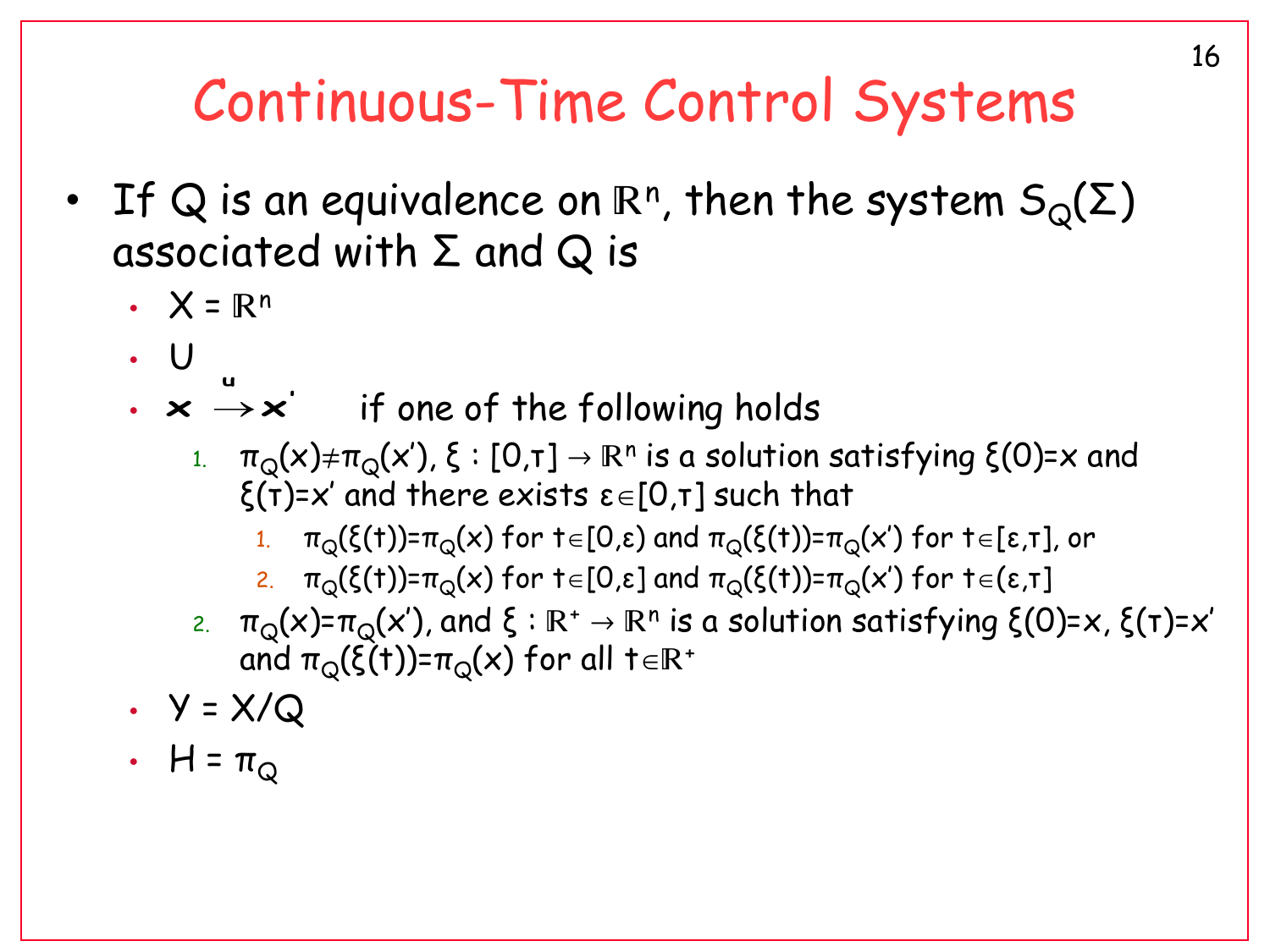## Open-loop VS Closed-loop



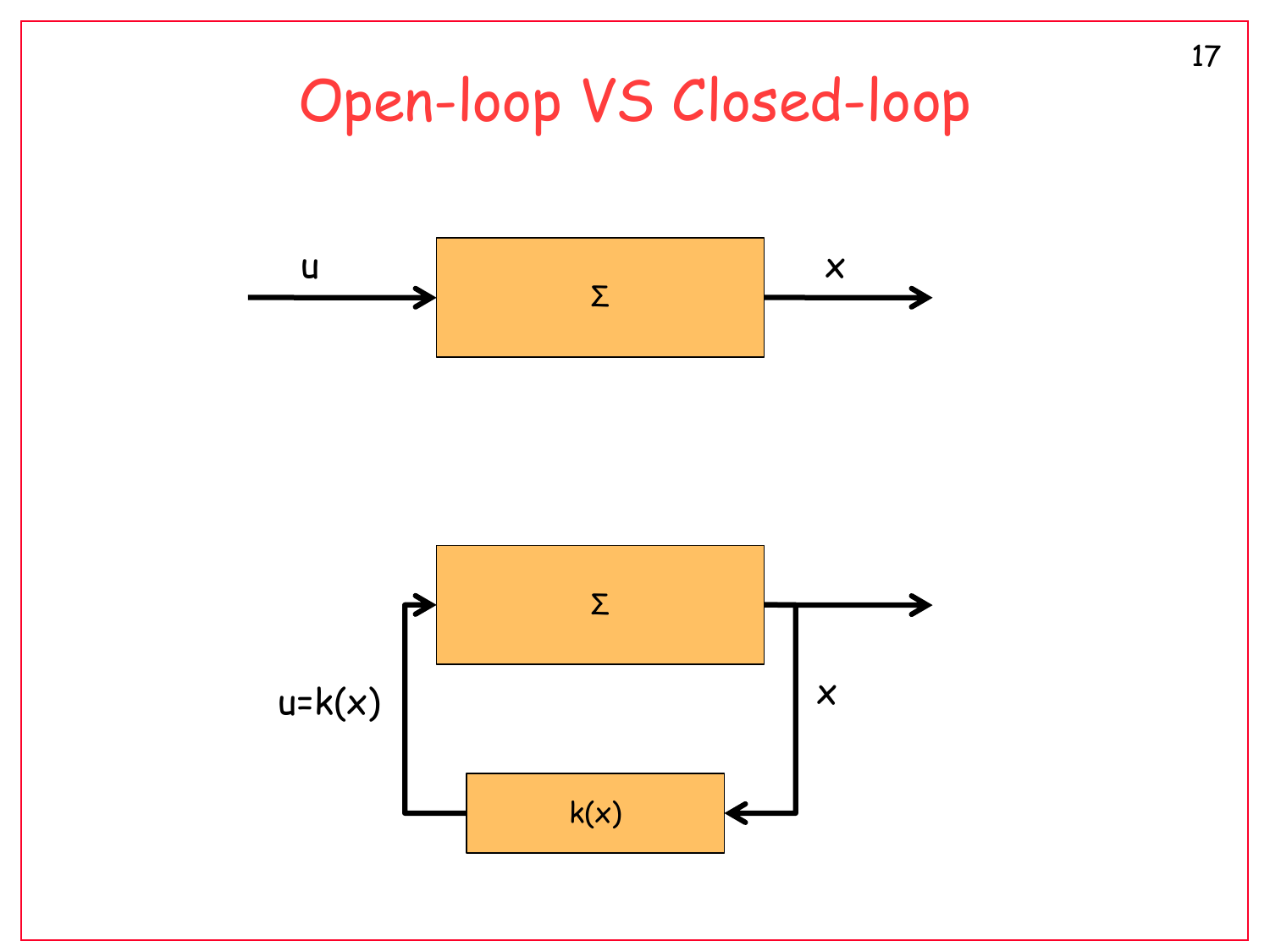#### Verification Problem 18

- Given a infinite-state system  $S_{\text{inf}}$ , find whether  $S_{\text{inf}}$ satisfies the specification  $S_{\text{spec}}$
- In some cases, we can find a finite-state system  $S_{fin}$ such that  $S_{\text{inf}} \leq_S S_{\text{fin}}$
- Then we can solve the verification problem for  $S_{fin}$ , i.e., is  $S_{fin}\leq_{S}S_{spec}$ , which implies  $S_{inf}\leq_{S}S_{spec}$

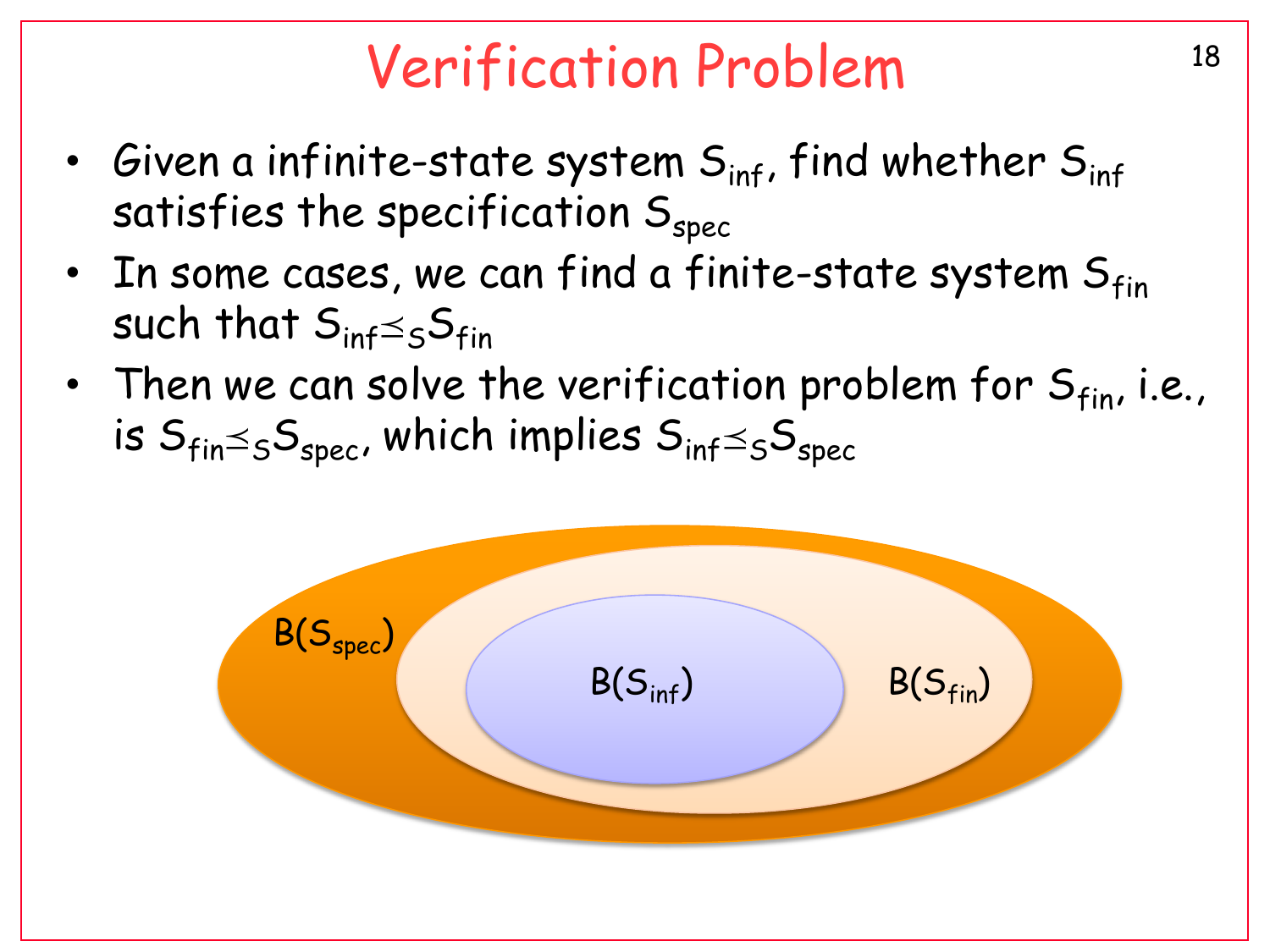### <sup>19</sup> Control Problem

- Given a infinite-state system  $S_{\text{inf}}$ , find a controller  $S_{c'}$ such that  $S_{c} \times_{F} S_{inf}$  satisfies a specification  $S_{spec}$
- In some cases, we can find a finite-state system  $S_{fin}$ such that  $S_{fin}\leq_{AS}S_{inf}$
- We know how to design a controller  $S_c$  for  $S<sub>fin</sub>$ . How can we use  $\mathsf{S}_{\mathsf{c}}$  to control  $\mathsf{S}_{\mathsf{inf}}$ ?

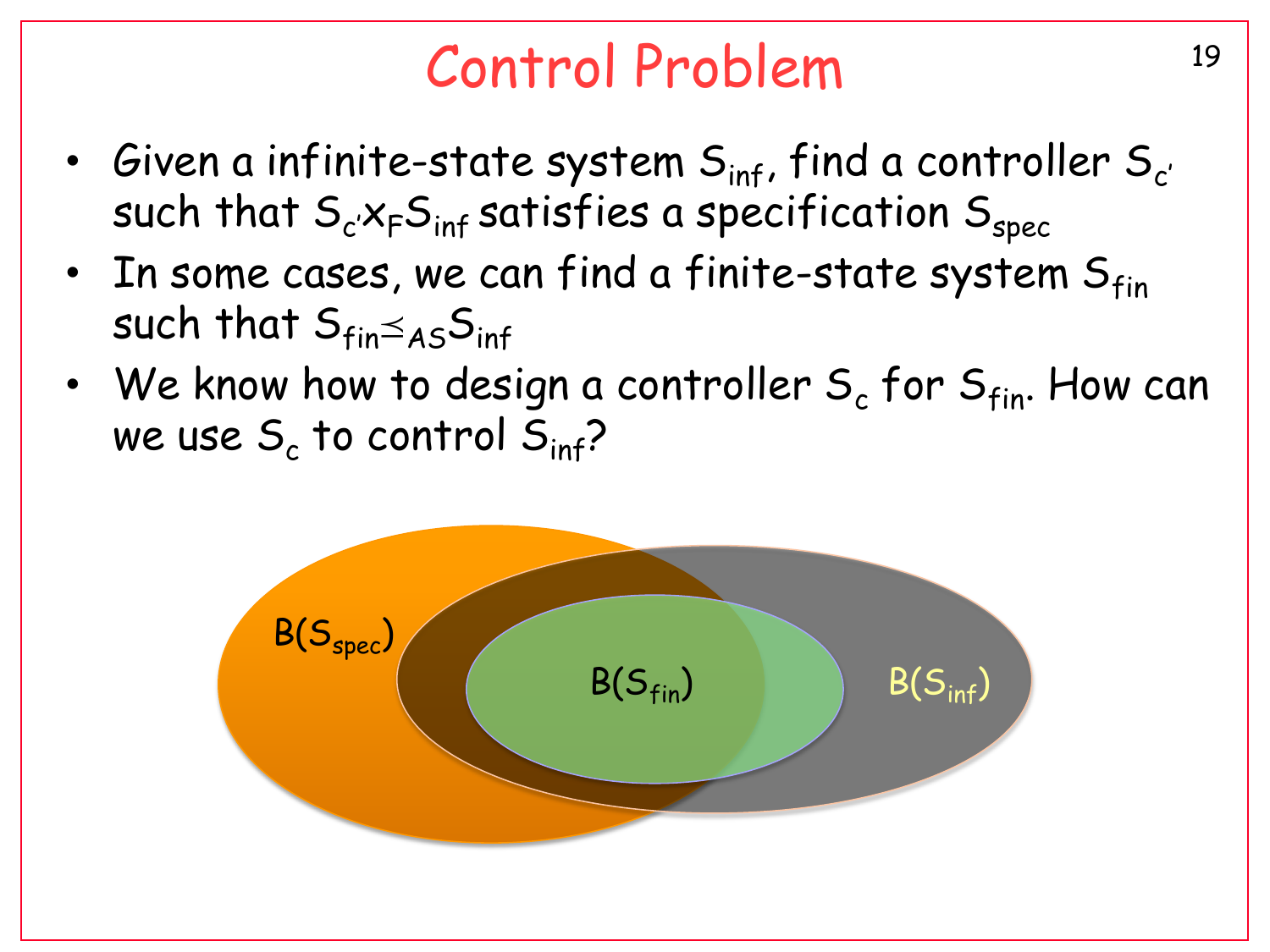#### <sup>20</sup> Control Problem

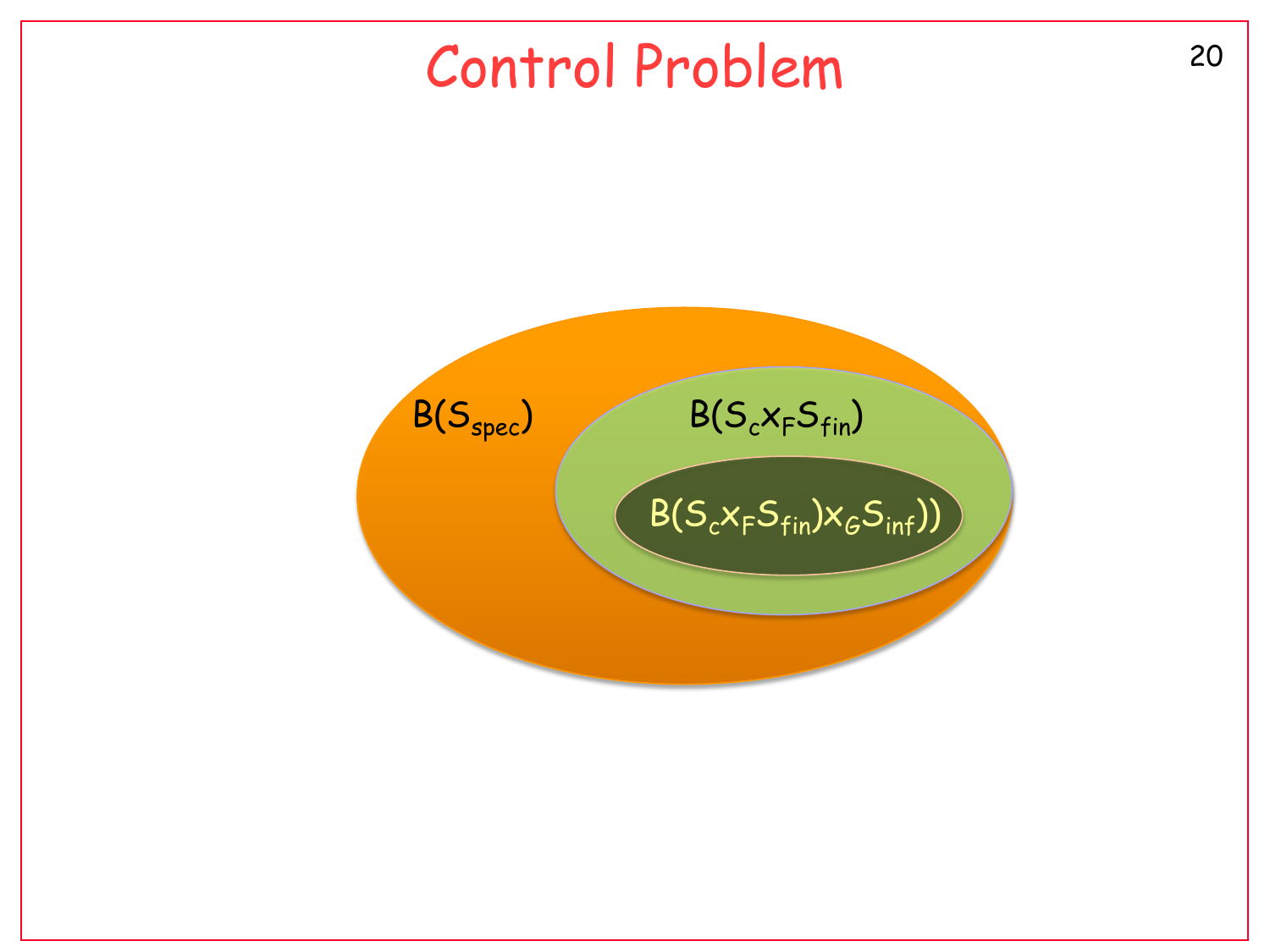#### Controller Refinenment

- Proposition 8.7
- $\,S_c \!\!\leq_{\mathsf{AS}}\!\! S_{\mathsf{a}}\,$  and  $\, \mathsf{S}_{\mathsf{a}} \!\!\leq_{\mathsf{AS}}\!\! S_{\mathsf{b}}\,$  then  $\, \mathsf{S}_c \!\!\times_{\mathsf{F}}\!\! S_{\mathsf{a}} \!\!\leq_{\mathsf{AS}}\!\! S_{\mathsf{b}}\,$

• Proof consider the alternating bisimulation relation •  $_{ca}R_b = \{(x_c, x_a), x_b\} \mid (x_c, x_a) \in {}_c R_a$  and  $(x_a, x_b) \in {}_a R_b$  }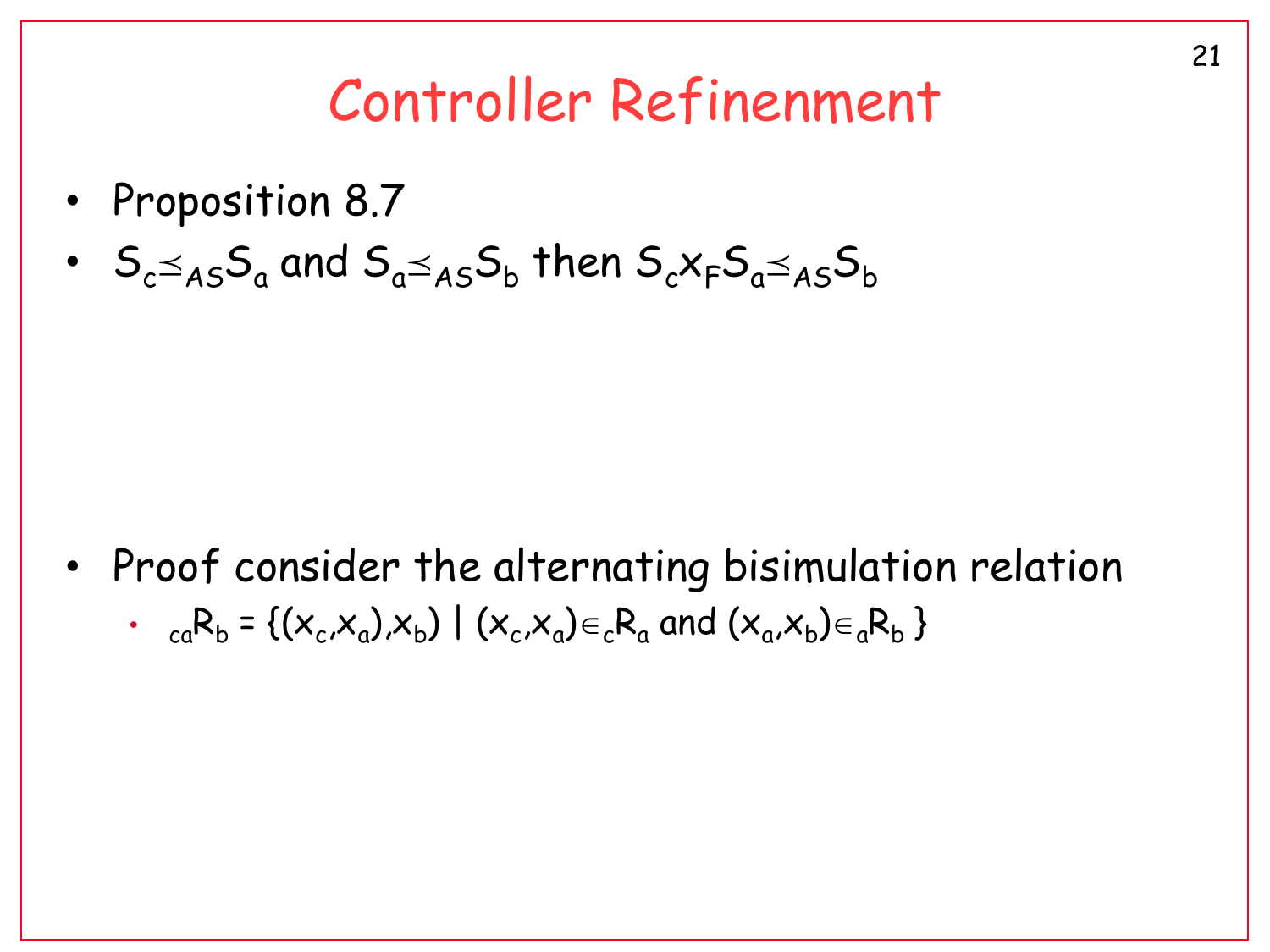#### Controller Refinement

- We design  $S_c$  for  $S<sub>fin</sub>$  so that it satisfies  $S<sub>spec</sub>$ 
	- $S_{c} \leq_{AS} S_{fin}$
	- $S_c x_F S_{fin} \leq_{AS} S_{spec}$
- Assume  $S_{fin}\leq_{AS}S_{inf}$ 
	- then  $S_{c}x_{F}S_{fin}\leq_{AS}S_{inf}$
	- I.e.  $S_cx_FS_{fin}$  is feedback composable with  $S_{inf}$  and
- Let  $S_{c'} = S_c x_F S_{fin}$ 
	- then  $S_c$  $x_F S_{inf} \leq_{AS} (S_c x_F S_{fin}) x_F S_{inf} \leq_{AS} (S_c x_F S_{fin}) \leq_{AS} S_{spec}$